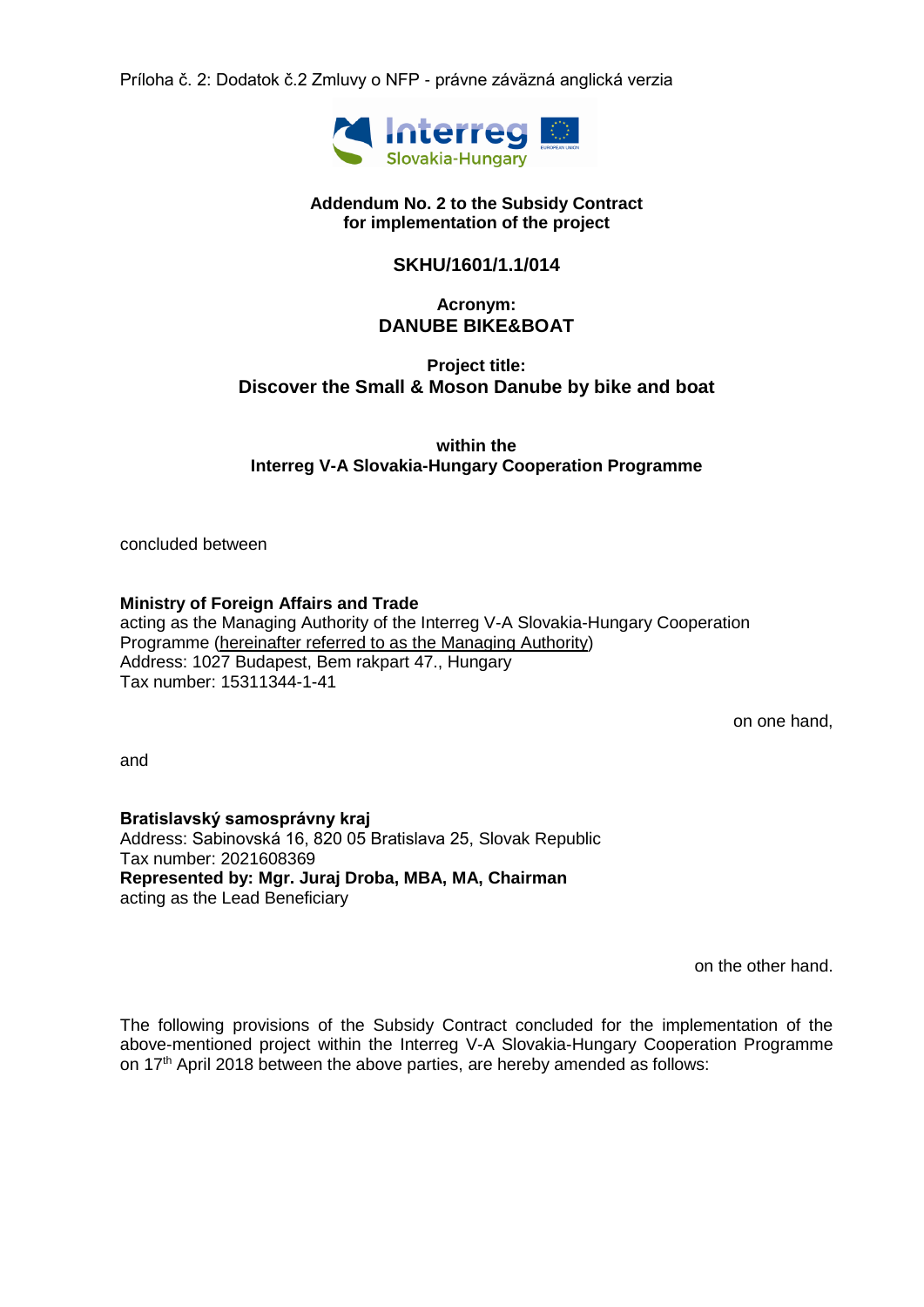### **SUBJECT OF THE AMENDMENT:**

### **1. Article 2 point 2.2**

Project end date: 29.02.2020

### **2. Article 4 point 4.14 of the Subsidy Contract** is modified as follows:

The Lead Beneficiary shall request the reimbursement of the EU contribution on the basis of the following table:

|                          | <b>Reporting period</b>   | Deadline for submission of<br>the Project reports and<br><b>Applications for</b><br><b>Reimbursement</b> | Indicative spending<br>forecast of ERDF<br>contribution (EUR) |
|--------------------------|---------------------------|----------------------------------------------------------------------------------------------------------|---------------------------------------------------------------|
| 1                        | $1.11.2017 - 28.2.2018$   | 29.5.2018                                                                                                | 88 714,50 €                                                   |
| 2                        | $1.3.2018 - 30.6.2018$    | 28.9.2018                                                                                                | 192 622,19 €                                                  |
| 3                        | $1.7.2018 - 31.10.2018$   | 29.1.2019                                                                                                | 705 806,57 €                                                  |
| $\overline{\mathcal{A}}$ | $1.11.2018 - 28.2.2019$   | 29.5.2019                                                                                                | 368 444,64 €                                                  |
| 5                        | $1.3.2019 - 30.6.2019$    | 28.9.2019                                                                                                | 536 701,57 €                                                  |
| 6                        | 1.7.2019 - 31.10.2019     | 29.1.2020                                                                                                | 347 004,24 €                                                  |
|                          | $01.11.2019 - 29.02.2020$ | 29.05.2020                                                                                               | 194 493,72 €                                                  |
| Total                    |                           |                                                                                                          | 2 433 787,43 €                                                |

### **Chapter 2 – Main Data**

Modifications related to Main Data are listed in the annex 1 to the Addendum No. 2 of the Subsidy Contract.

### **Chapter 7 – Realization Plan**

Modifications related to Realization Plan are listed in the annex 2 to the Addendum No. 2 of the Subsidy Contract.

### **Chapter 8 – Budget**

Lead Beneficiary - Bratislavský samosprávny kraj:

| <b>Budget line</b>                    | <b>Original amount</b><br><b>(EUR)</b> | <b>Modified amount</b><br>(EUR) | Amount of the change<br>(EUR) |
|---------------------------------------|----------------------------------------|---------------------------------|-------------------------------|
| 4. Travel and<br>accomodation         | 3 820,00 EUR                           | 2860,00 EUR                     | -960,00 EUR                   |
| 5. External expertise and<br>services | 132 886,00 EUR                         | 133 846,00 EUR                  | +960,00 EUR                   |

Beneficiary 1 - Mosonmagyaróvar Város Önkormányzata:

| Budget line | <b>Original amount</b> | <b>Modified amount</b> | <b>Amount of the change</b> |
|-------------|------------------------|------------------------|-----------------------------|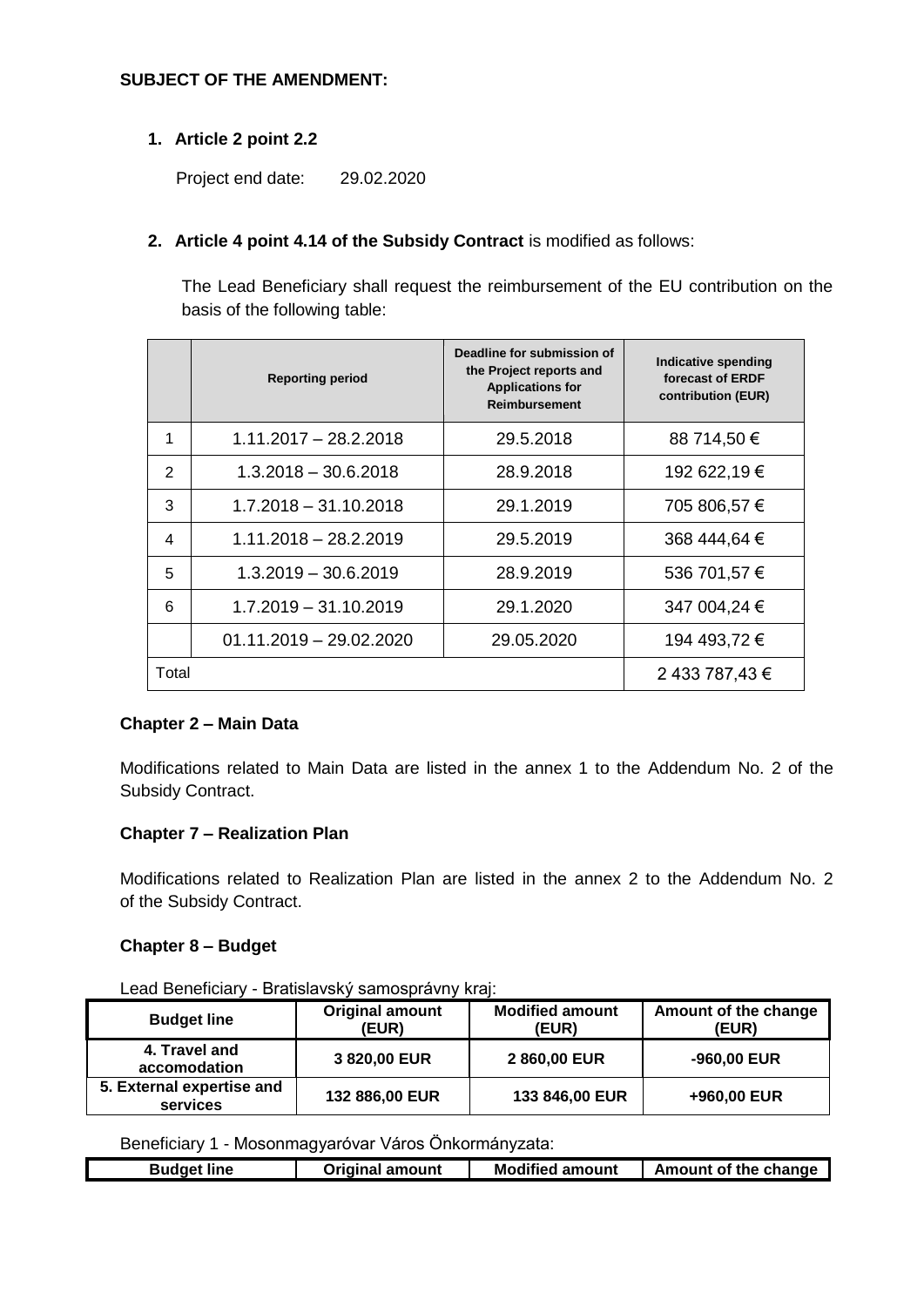|                                       | <b>(EUR)</b>   | (EUR)          | <b>(EUR)</b>   |
|---------------------------------------|----------------|----------------|----------------|
| 5. External expertise and<br>services | 275 337,94 EUR | 259 583,20 EUR | -15 754,74 EUR |
| 7. Infrastructure and<br>works        | 696 600,00 EUR | 712 354,74 EUR | +15 754,74 EUR |

Beneficiary 2 – Mestská časť Bratislava – Vrakuňa:

| <b>Budget line</b>                    | <b>Original amount</b><br>(EUR) | <b>Modified amount</b><br>(EUR) | Amount of the change<br>(EUR) |
|---------------------------------------|---------------------------------|---------------------------------|-------------------------------|
| 5. External expertise and<br>services | 3 800,00 EUR                    | 10 800,00 EUR                   | +7 000,00 EUR                 |
| 6. Equipment expenditure              | 0,00 EUR                        | 5000,00 EUR                     | +5 000,00 EUR                 |
| 7. Infrastructure and<br>works        | 279 810,98 EUR                  | 267810,98 EUR                   | -12 000,00 EUR                |

Beneficiary 4 – KCKŠamorín

| <b>Budget line</b>                    | <b>Original amount</b><br>(EUR) | <b>Modified amount</b><br>(EUR) | Amount of the change<br>(EUR) |
|---------------------------------------|---------------------------------|---------------------------------|-------------------------------|
| 5. External expertise and<br>services | 48 936,30 EUR                   | 36 840,14 EUR                   | -12 096,16 EUR                |
| 7. Infrastructure and<br>works        | 127 991,60 EUR                  | 140 087,76 EUR                  | +12 096,16 EUR                |

Modifications related to Budget are listed in the Annex 3 to the Addendum No. 2 of the Subsidy Contract.

### **Chapter 10 – Spending forecast**

Modifications related to Spending forecast are listed in the annex 4 to the Addendum No. 2 of the Subsidy Contract.

The modification of the Subsidy Contract doesn't affect the main purpose of the project approved by the Monitoring Committee.

All other provisions of the original Subsidy Contract other than the above defined one remain unchanged and effective. The present amendment shall enter into force on the date on which it is signed by all the parties. This Amendment to the Subsidy Contract is signed in three original copies; of which one remains at the LB and two original copies have to be returned to the JS.

Place and date: Place and date:

**Lead Beneficiary** represented by

**Managing Authority** represented by

.............................................. ..............................................

**Mgr. Juraj Droba, MBA, MA** Chairman

**Nikoletta Horváth** Deputy Head of the Managing Authority